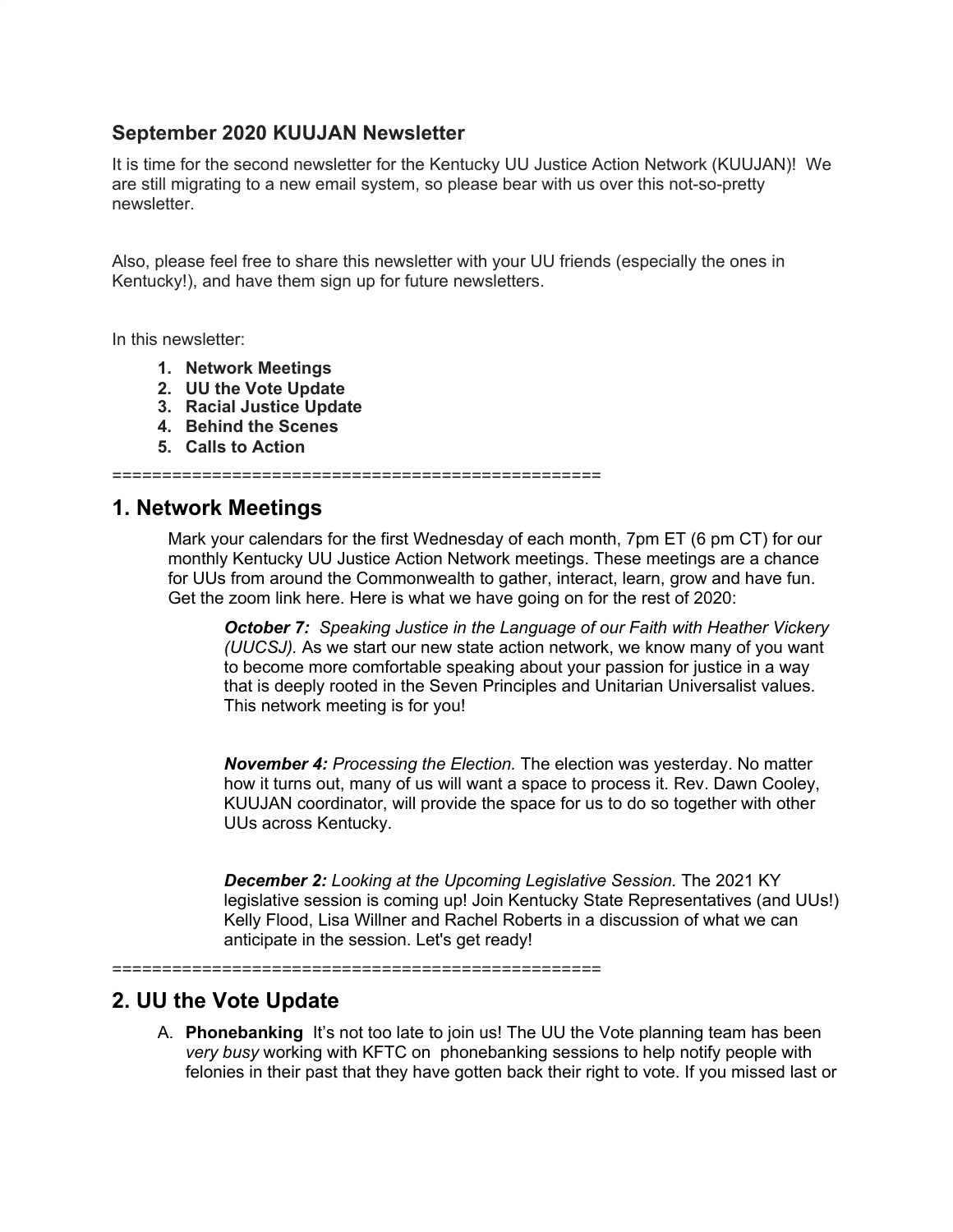this week's phonebanking, we invite you to join us for these other phonebanking dates:

Wednesday, September 16, 7pm ET (6pm CT) Wednesday, September 30, 7pm ET (6pm CT)

About her experience with our phonebanking, UU Sharon Crawford says "*Even though I've had numerous no answers or hangups, I've also had enlightening conversations which have taught me more than I may have taught the call's recipient. One fellow was so excited to learn that he could register and vote this year. I observed that he was knowledgeable and informed about issues but thought since he had served time as a felon, he wouldn't be able to vote. He also told me he had friends who thought they wouldn't be able to vote and he would give them the needed information. Several of the calls went to lawyers' offices or family members which reminded me that not everyone has the funds to pay for a phone. Going through the no answer or hang up calls takes such a short time in order to get to those people who are enthusiastic about obtaining their right to vote.*"

Register here so that we can set up a CallHub account for you so you are all set to make calls when you attend! As a bonus, once you have a CallHub account, you can make calls whenever it works for you! *If you were unable to attend a training session about the issue of restoration of voting rights, you may want to watch thi[s](https://us02web.zoom.us/rec/share/XoM-qbcjvX3UumXIPRd99GQ_r3ot_44OZHiI0UE70CT6vUgxCM_BApl6AoaR-f4T.ng3q7ioqJAS4yPPs) video [recording](https://us02web.zoom.us/rec/share/XoM-qbcjvX3UumXIPRd99GQ_r3ot_44OZHiI0UE70CT6vUgxCM_BApl6AoaR-f4T.ng3q7ioqJAS4yPPs) of a Voting Rights Voter Registration Training.*

- B. **Gather the Spirit, a national UU the Vote virtual mass mobilization on Wednesday, September 23rd at 7:30 ET (6:30 CT)** will get us ready for 'all hands on deck this fall' where we'll hear from UU leaders and musicians as we gather together to be nourished by the abundant, loving spirit of our beloved community. As we gather in for the new congregational year - during the pandemic, during a time of uprising, reaction and authoritarianism, and as we head into an historic election where our democracy is on the line - let us gather our spirits and harvest our power! Sign up to get the zoom link.
- C. Regional members on the UU the Vote planning team will be coordinating **"stickies" campaigns** to canvass specific communities with information on how to register to vote. More information forthcoming!

It is not too late to get involved in our UU the Vote effort. After the voter registration deadline passes, we will be moving from a registration push to a voter mobilization push and will have many phone, text, and covid-safe in person events. Register here to be informed of our Kentucky UU the Vote efforts.

=================================================

### **3. Racial Justice Update**

A. The next **Racial Justice Planning team** meeting is Sept. 14 at 7pm ET (6pm CT). Contact me if you are interested in joining this planning team.